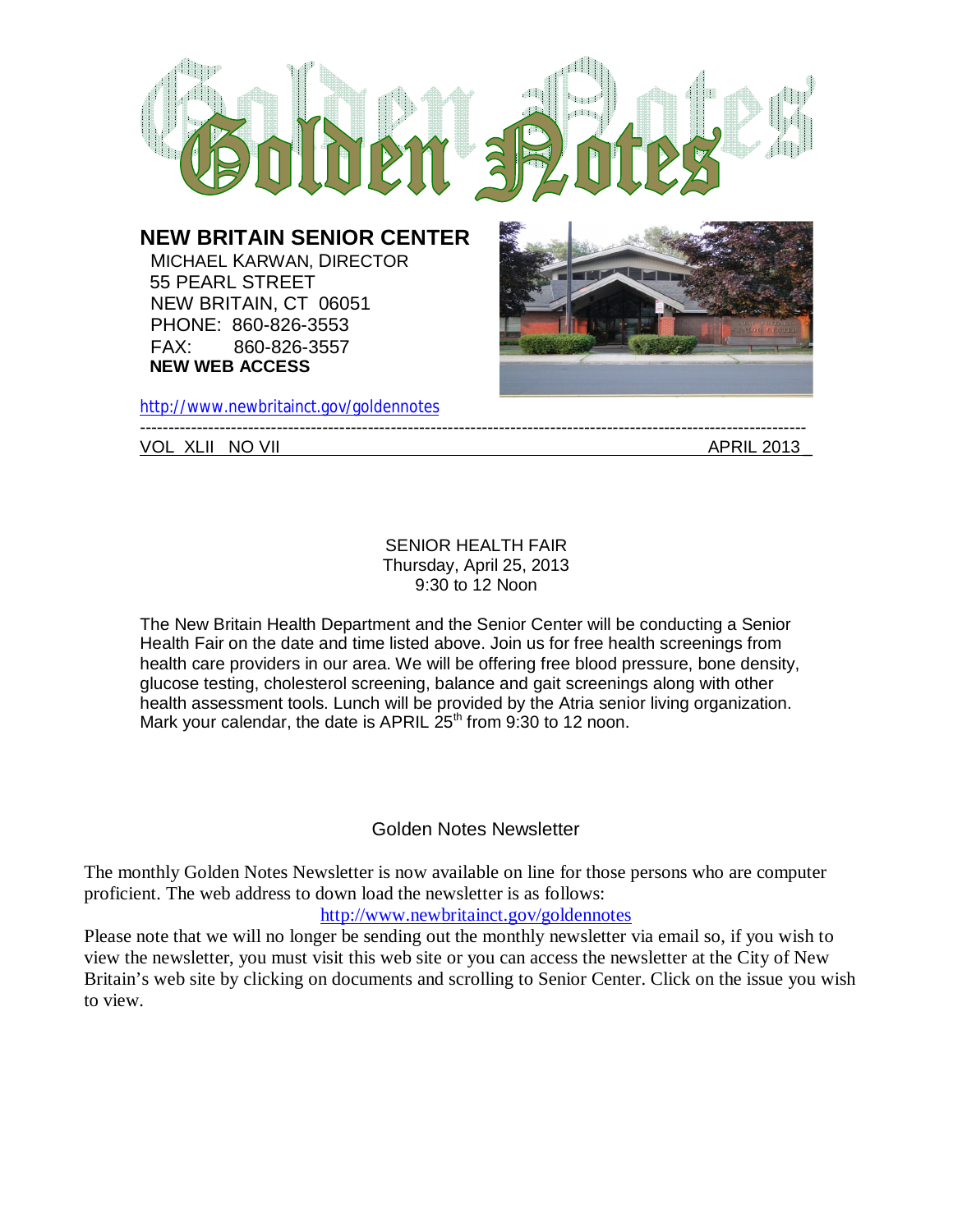Book Group

The Senior Center/Public Library Book Group will be meeting on Tuesday, April 16, at 1:00 pm here at the Senior Center. The book for April is **Imperfect: an Improbable Life** Written by Tim Brown, Jim Abbott. Former Major League pitcher Jim Abbott recounts the ups and downs of his career – and how he managed to succeed despite being born without a right hand. Hope you will joins us. The book read for the month of May will be **Christine Falls** by Benjamin Black (fiction mystery).





## TRIAD SENIOR PROM

The New Britain TRIAD will be conducting the Annual Senior Prom on Thursday, April 11<sup>th</sup> from 5 to 8:30 pm at the New Britain High School. Join us fro an evening of great food, dancing and friendship. Tickets are available at the Senior Center at a cost of \$5.00 per person.

### RSVP BARBEQUE DINNER AT THE NEW BRITAIN SENIOR CENTER DATE: 4/16/2013 TIME: 4:00 PM TO 7:00 PM

Menu: Pulled Pork Baked Beans **Coleslaw** Corn Corn Bread Dessert



Cost: \$10.00

For tickets call (860) 224-7117, Tickets will be available at the door.

HELP SUPPORT SENIOR PROGARMS IN YOUR COMMUNITY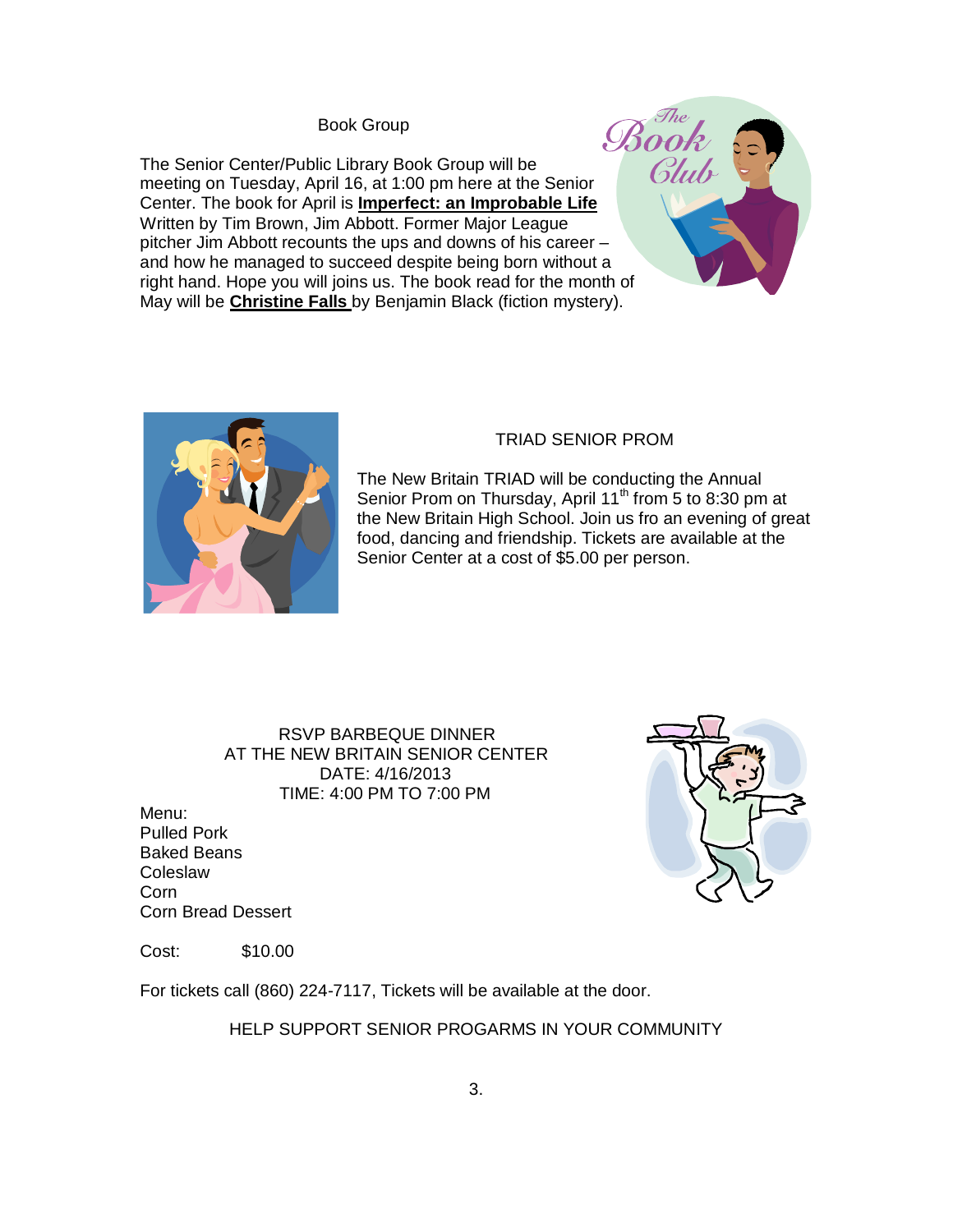# **PROPERTY TAX RELIEF**

The Senior Center is taking applications for the HOMEOWNERS, Additional Veterans and FREEZE Property Tax Relief Programs. Persons 65 and older in year 2012 or who receive Social Security Disability Benefits are eligible for a discount on their property taxes. Individuals earning less than \$33,500 and married couples earning less than \$40.900 during 2012 may be eligible for the discount.

Homeowner income levels include 2012 social security benefits. Those persons who have received benefits under the old FREEZE program are eligible to maintain their property tax relief if their income, excluding social security, was less than \$6,000. Those persons who have been enrolled in either program during the past years will receive a letter from the City Tax Assessor If they must reapply during 2013. If a married couple wishes to apply for the benefit, it is only necessary for one of the spouses to have been over 65 years of age to be eligible for the program.

Call the Senior Center if you wish to make an appointment or if you have any questions.

Casino Bus Trips The Stanley Seniors are conducting the following trips to the Mohegan Sun Casino.

April 9, 2013 May 14, 2013 For more information call Richard Maccheitto at (860) 223-9144

# LEARN TO AVOID SCAMS

On April  $8<sup>th</sup>$  the Senior Center will be presenting a program on avoiding scams. These days we often hear of senior citizens being scammed by telemarketing, computer hacking and identity theft. This program will discuss key points as to what to look out for and the various steps that seniors can take to protect themselves from these kinds of scams. Again, the program will be held on Monday, April  $8<sup>th</sup>$  starting at 10:00 AM so plan on joining us to learn how to protect yourself from scams.

## FORMER SQUARE/ROUND DANCERS